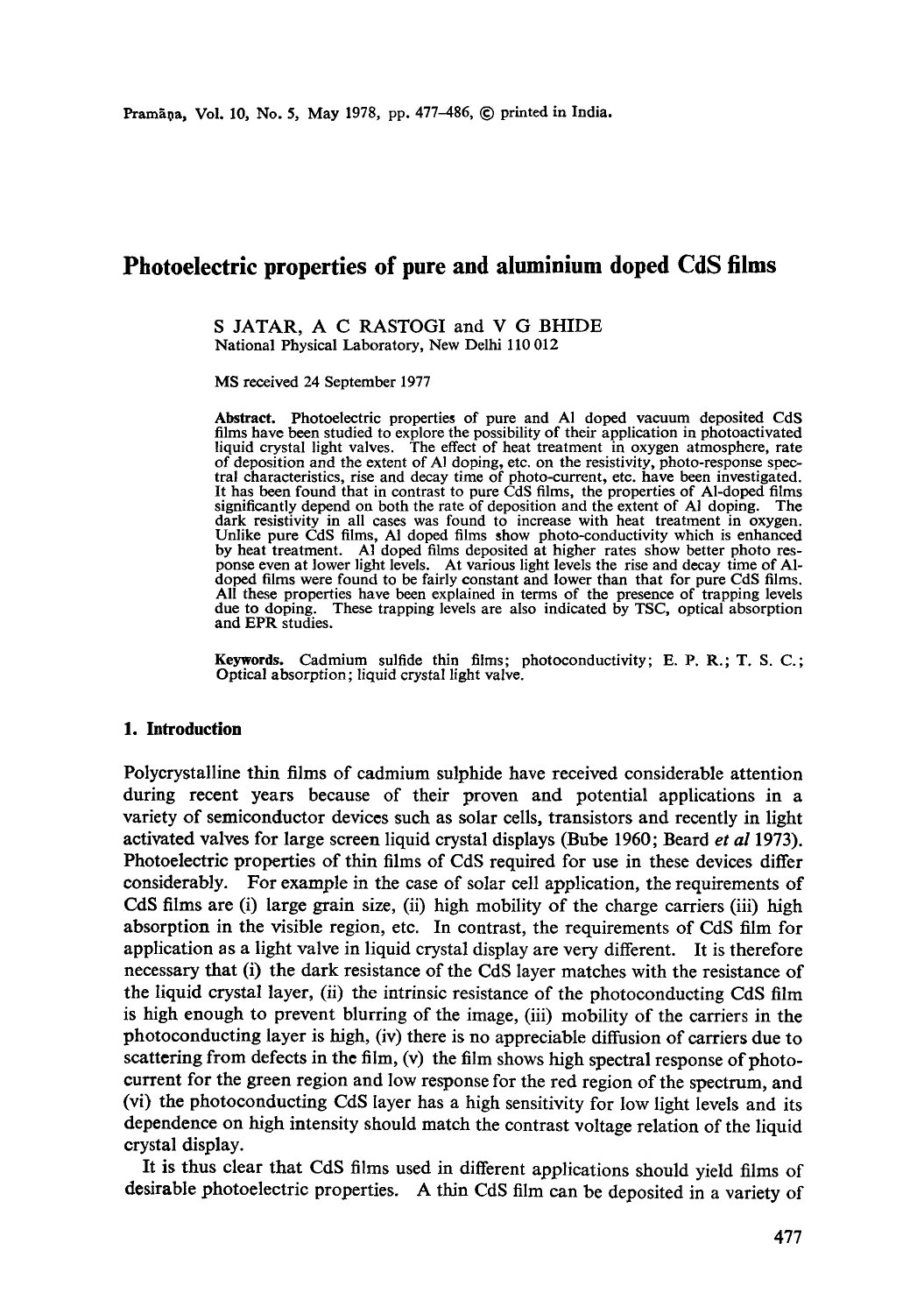ways (B6er *et al* 1966; Kitamura 1960; Tekeuchi *et al* 1976) among which vacuum evaporation method has been established as convenient and reproducible. However, this process gives nonstoichiometric films due to different vapour pressures of the components Cd and S in CdS. Stoichiometry in the evaporated film can be controlled to a large extent by depositing films at an elevated substrate temperature (between  $175-200^{\circ}$ C). Even then it may not be possible to get films with the desired photoelectric properties mentioned above. Consequently, they have to be subjected to post deposition treatment in order to make films to suit a typical device such as liquid crystal light valve, solar cell, etc. In order to develop suitable CdS photoconducting films for liquid crystal light valve, we have carried out various post deposition treatments like heating the film at various temperatures and duration in various ambients such as oxygen, chlorine, argon, sulphur and cadmium and also in vacuum. Films were also heat treated to incorporate impurities like Ag, In, Cu, etc. The photoelectric properties such as rise and decay time, sensitivity to lower light levels, spectral response, etc have been studied with the view to investigate their suitability for application in photo activated liquid crystal valves (the results of these studies will be reported separately as part II). In this effort, the behaviour of CdS films, doped with A1 during the growth of the films, has been studied. It is found that the photoelectric properties of heat-treated A1 doped CdS films are more suitable for application in light valve. This paper, which forms part I of the series of our extensive investigations on CdS films, deals with this particular aspect of A1 doped CdS films.

## **2. Experimental**

Thin films of CdS are deposited on thoroughly cleaned microscope glass slides by vacuum evaporation at a pressure of the order of  $10^{-5}$  torr. The charge for evaporation consisted of processed 5 mm pellets of highly pure CdS powder from Koch-Light Labs. The substrates were maintained at 200°C during evaporation. Aluminium doped films were deposited in a similar manner. CdS powder was thoroughly mixed with pure fine mesh A1 powder before the pellets are made. Subsequent to the deposition, the film thickness is measured using multiple beam interferrometric techniques. The films are generally deposited at an average rate of 50  $\AA$ /min unless stated otherwise.

The samples are heat treated in sealed glass ampules filled with dry air or oxygen at atmospheric pressures. Resistivity measurements are carried out in surface configuration with evaporated A1 contacts. The variation of photocurrent with white light intensity is measured using a set of neutral density filters. The spectral response is observed using a set of Carl-Zeiss interference filters and the optical absorption spectra were recorded on a Carl-Zeiss spectrophotometer model Specord UV/VIS.

## **3. Results and discussion**

## 3.1. *Dark and light resistivity*

The resistivity data for a large number of pure doped and treated specimens are collected. Some representative results from amongst the above are presented in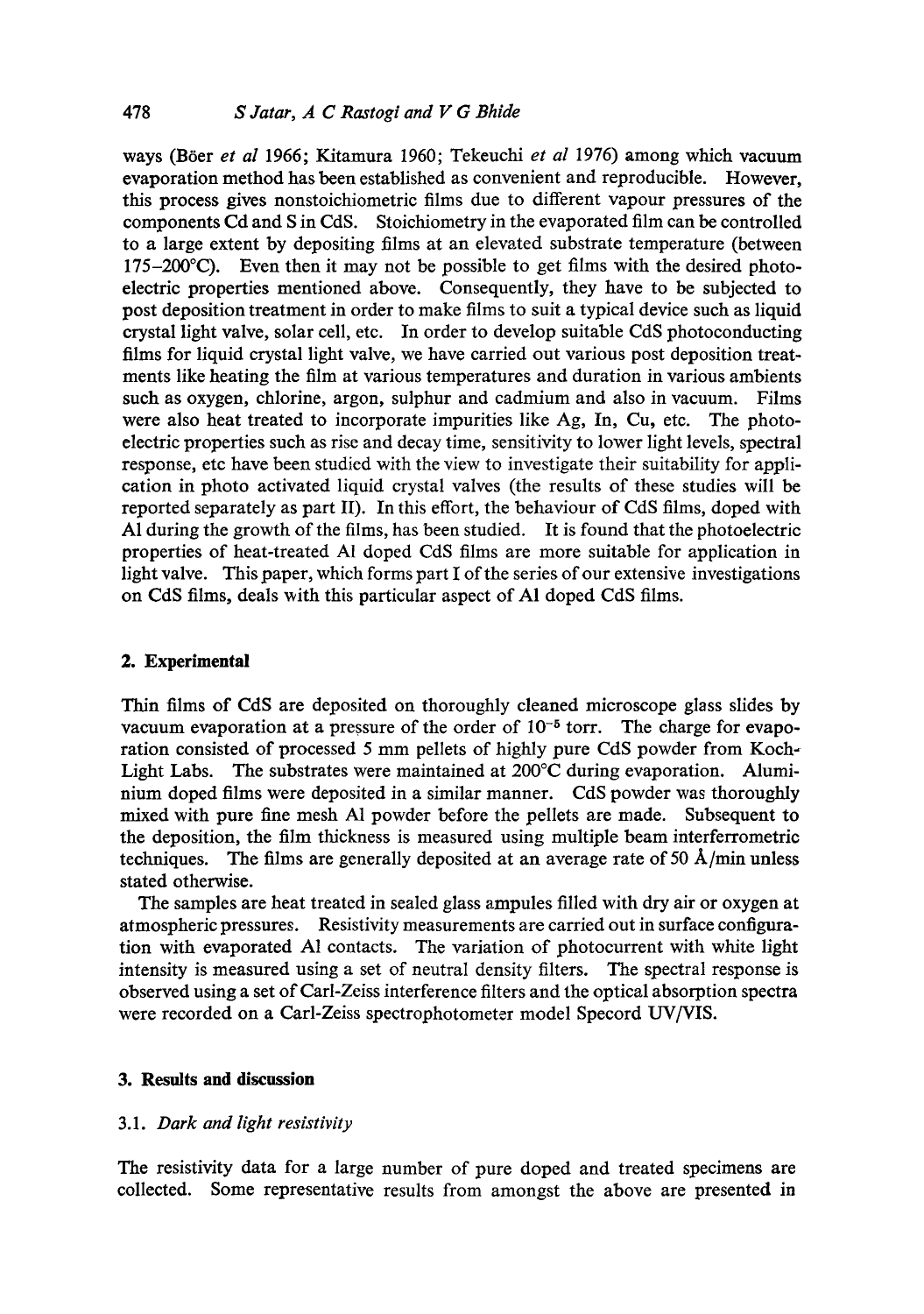| Specimen       | Resistivity before<br>treatment (ohm cm) |                 | D/L   | Specimen<br>after | Resistivity after<br>treatment (ohm cm) |                      | D/L             |
|----------------|------------------------------------------|-----------------|-------|-------------------|-----------------------------------------|----------------------|-----------------|
|                | Dark                                     | Light           | Ratio | treat-<br>ment    | Dark                                    | Light                | Ratio           |
| F0             | 4.5                                      | 1.8             | 2.5   | F2                | $9 \times 10^3$                         | 90                   | 10 <sup>2</sup> |
| H <sub>0</sub> | $9 \times 10^2$                          | 45              | 20    | H <sub>2</sub>    | $2.2 \times 10^4$                       | $1.08 \times 10^{3}$ | 20              |
| 10             | 18                                       | 3.15            | 6     | 12                | $4.5 \times 10^{4}$                     | $11 - 7$             | $3.8\times10^3$ |
| J0             | $1.53 \times 10^{5}$                     | $1.8\times10^2$ | 8.5   | J2                | $4.5 \times 10^{5}$                     | $4 \times 10^5$      | $1 \times 10^2$ |

**Table1.** Resistivities of pure and doped CdS films, before and after oxygen treatment

table 1. The resistivity of untreated pure CdS film  $(F0)$  is as low as 4.5 ohms cm. The change in the average rate of deposition within moderate limits (10 to  $50\text{\AA/min}$ ) does not affect the dark resistivity significantly. However, when these films are subjected to heat treatment in oxygen at  $450^{\circ}$ C for about 2 hr, the resistivity rises to  $9 \times 10<sup>3</sup>$  ohms cm (sample F2). As reported earlier heating CdS films below 250°C in oxygen does not increase their resistivity significantly. When the films are heated above 250°C the resistivity increases and attains a maximum value at about 450°C. Further rise in temperature to 550°C does not show any significant increase in resistivity.

The behaviour of Al-doped films is, however, different. Dark resistivity of Al-doped CdS films shows marked dependence on the rate of deposition. For a film doped with  $\sim$  100 ppm A1 (sample I0) and deposited at 50 A/min, the resistivity is about 18 ohm cm. This rises to  $1.5 \times 10^8$  ohms cm when the rate of deposition is decreased to  $8\text{\AA}/\text{min}$  (sample J0). Dark resistivity is also found to depend upon the amount of Al-doping; the resistivity decreases with increase in A1 concentration. For films deposited at a slow rate (10 $\dot{A}/\text{min}$ ) (high concentration, 2% by weight) the resistivity is about  $9 \times 10^2$  ohm cm [sample (H0)].

Al-doped CdS films, like pure CdS films, show an increase in dark resistivity on heat treatment. However, they show a marked dependence on heat treatment, A1 doping, rate of evaporation, etc. The increase in resistivity of Al-doped CdS films deposited at a lower rate of deposition is only two orders of magnitude (J2) whereas films deposited at higher rate of deposition show increase in resistivity by nearly four orders of magnitude (I2). An increase in AI concentration for low rate of evaporation (H2) reduces this increase to only one order of magnitude.

Untreated pure CdS films show very small photoconductivity *(D/L=2)* for light levels as high as  $10<sup>3</sup>$  lux. Heat treatment of these films increases the  $D/L$  ratio to  $10<sup>2</sup>$ for light intensity of  $10<sup>3</sup>$  lux. Al-doped films on the other hand show higher photoconductivity even in the untreated form. The *D/L* ratio for samples (J0) and (I0) is 8.5 and 6.0 respectively. The sample with higher A1 concentration and low rate of evaporation (H0) yields  $D/L \approx 20$ . It would seem that photosensitivity increases with A1 concentration for low rate evaporated CdS films.

Films (H0) after heat treatment (H2) show increase in both dark and light resistivities, the  $D/L$  ratio remaining almost the same. Irrespective of the rate of deposition, the dark resistivity for both low concentration Al-doped CdS films increases yielding high  $D/L$  ratio of nearly 10<sup>3</sup>.

These results clearly bring out the fact that dark resistivity of Al-doped films can be controlled by controlling the extent of doping and the rate of evaporation as also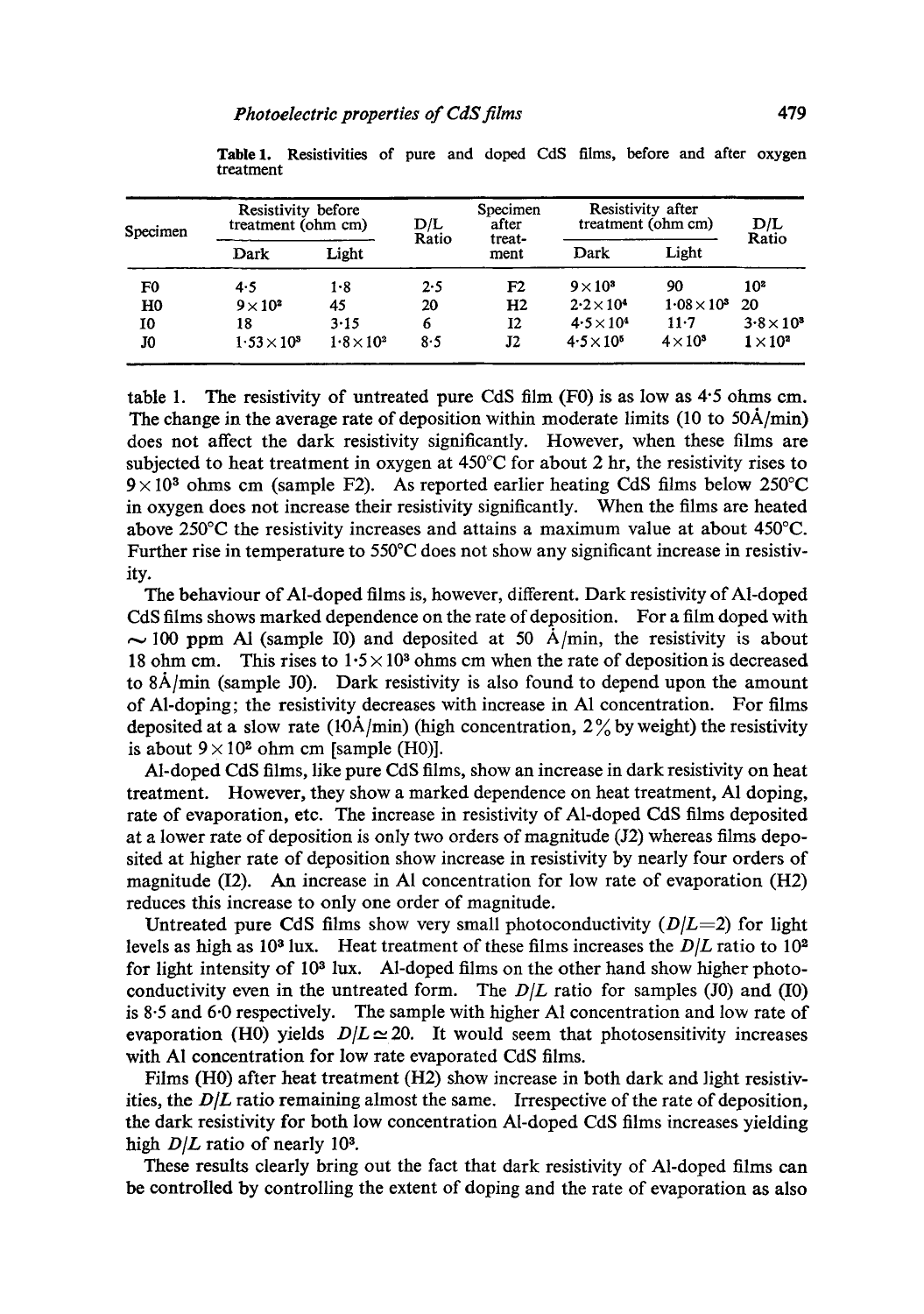the subsequent heat treatment. Indeed, by manipulating these three parameters, it is possible to get films of the required dark resistivity to match the resistivity of the liquid crystal film. In a typical situation, the liquid crystal layer (MBBA of  $12\mu$ thickness) had a resistance of  $10<sup>6</sup>$  ohm. It was possible to match this resistance by preparing an Al-doped CdS film of thickness  $1\mu$  with Al concentration of 100 ppm evaporated at a rate of  $50\text{\AA}/\text{min}$  and subjected to heat treatment for 2 hr at  $420^{\circ}\text{C}$  in oxygen atmosphere.

## 3.2. *Intensity response of photo-current*

Variation of photo-current with white light intensity for some of the films is shown in figure 1. Oxygen treated pure CdS films show almost a linear rise in photo-current up to a certain intensity below which the response is relatively fiat. Untreated AIdoped films also exhibit a linear dependence (sample I0). The untreated high AI concentration doped CdS film (H0), however, shows sublinear behaviour for low intensity of light. In contrast to treated pure CdS films (F2), Al-doped treated films (12) show better response for lower light intensities. A typical plot for sample I2 shows superlinearity at lower light levels  $(\leq 40 \text{ lux})$ . The change in photo-current with light intensity for this sample (I2) above 40 lux is similar to that of untreated sample (I0).

It is clear therefore that A1 doping improves the low intensity response of the photocurrent without significantly affecting the high intensity response enhancing its utility in light valve applications.

#### *3.3. Spectral response*

The spectral response of photo current for some of the films is shown in figure 2. Air treated pure CdS film (sample F2) has a peak sensitivity at 5000A, corresponding to the band edge of CdS, with shoulders at 5500Å and 6000Å. Untreated Al-doped



Figure 1. Photocurrent vs white light intensity for pure and A1 doped CdS films.



Figure 2. Spectral response of photocurrent for pure and Al-doped CdS films.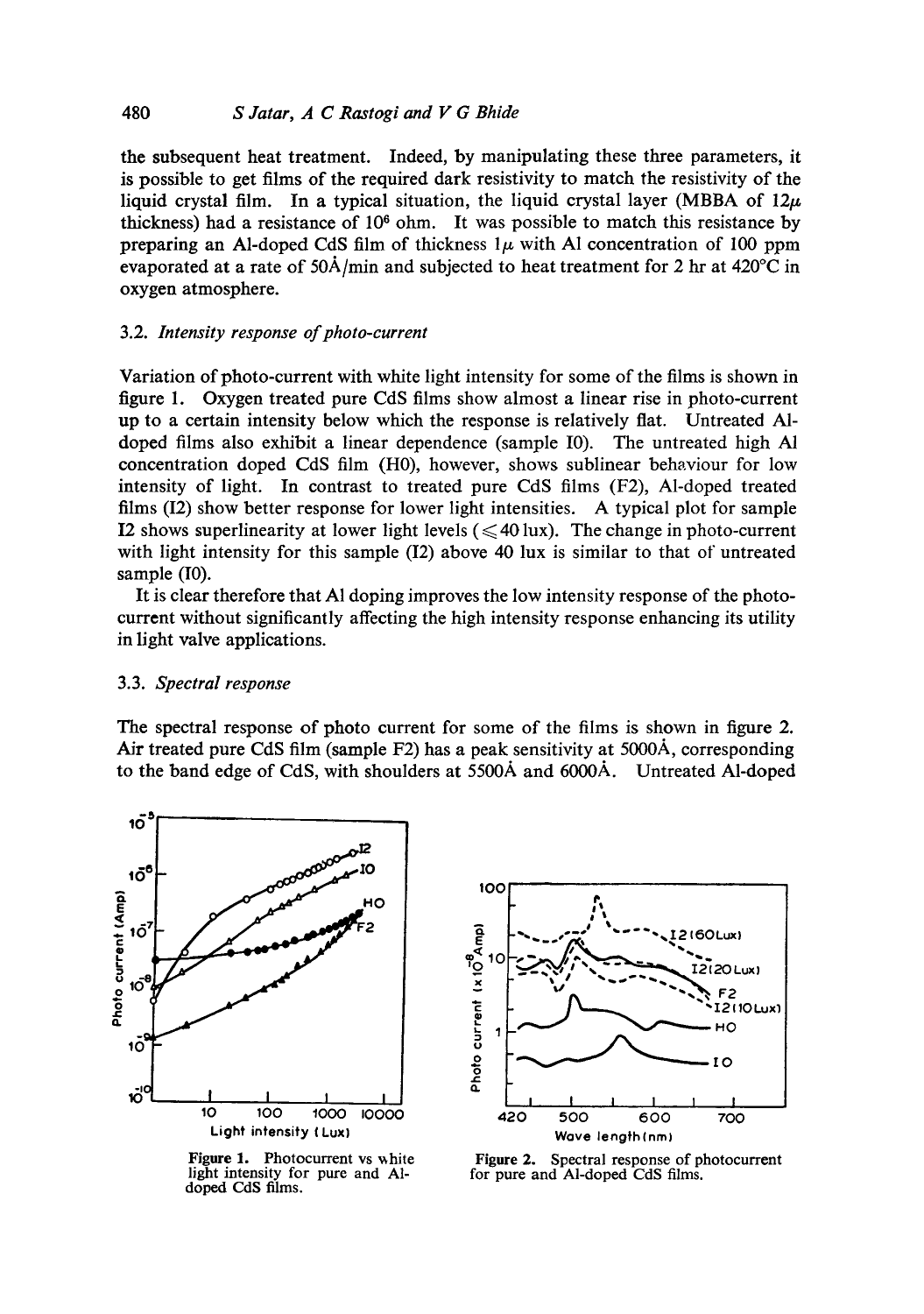CdS films  $(I0)$  show a peak at 5500Å with a small shoulder at 5000Å. High concentration Al-doped untreated film (H0) shows a peak at 5000Å and a shoulder at 5500Å. Oxygen heat treatment changes the spectral response of low concentration AI doped sample (I0). In comparison to treated pure CdS film *(F2),* this treated AI doped film shows a peak at 5250A with shoulders at 5000A and 5500A. The response above 6000A varies in a manner similar to that for treated pure CdS film (F2). An interesting feature of this Al-doped treated film (12) is the shift of the response peak with increase in intensity of excitation. For an intensity of 10 lux, the peak occurs at 5060A. It shifts to 5150Å for 20 lux and occurs at 5250Å for 60 lux. The shoulder at 5800Å, however, shows no variation.

#### 3.4. *Rise and decay time*

The dependence of rise time of the photo-current on the intensity of white light is shown in figure 3. The rise time in all cases decreases with increasing light intensity. The treated low rate evaporated Al-doped (sample H2 and J2) CdS films show a similar behaviour irrespective of the A1 concentration. Treated pure CdS films (F2) also show a similar behaviour. Both, treated and untreated high rate evaporated Al-doped films (I0 and 12) show a behaviour different from other films. These films show comparatively fiat response for all light intensities. The amount of A1 doping and the rate of evaporation drastically affect the rise time at lower light levels.

The decay curves are shown in figure 4. Consistent with the rise time behaviour, decay time also decreases with increase in light intensity.

#### 3.5. *Optical absorption spectra*

Optical absorption curves for various films are shown in figure 5. For pure untreated films (F0), the cut-off (where the transmission is minimum) wavelength lies at about



Figure 3. Rise time of photocurrent vs light intensity for pure and Al-doped CdS films.



Figure 4. Decay time of photocurrent vs light intensity for pure and Al-doped CdS films.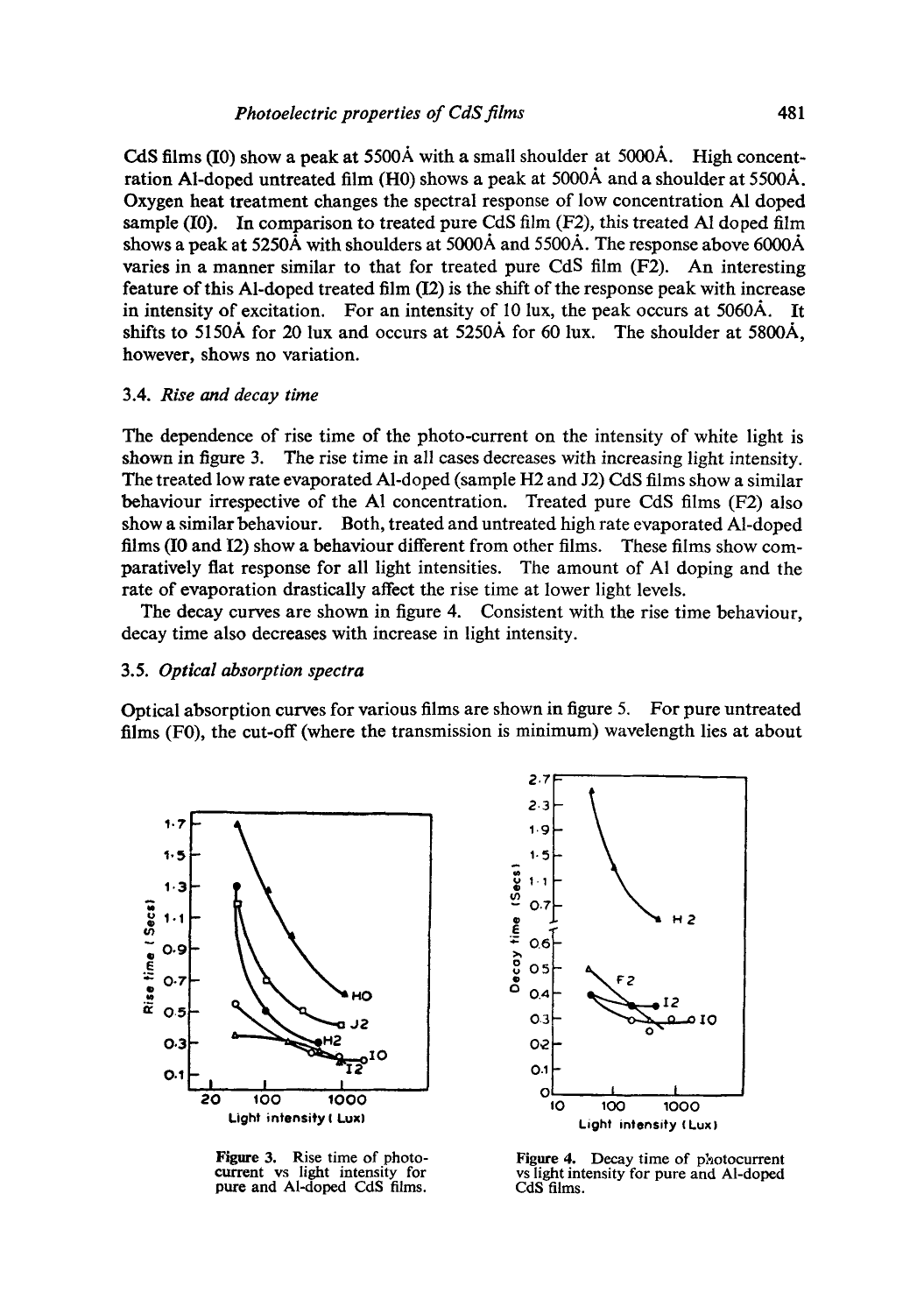

Figure 5. Optical absorption spectra for various pure and Al-doped CdS films.

5404A. After oxygen treatment it shifts to 5263A and the absorption falls rapidly for higher wavelengths. The cut-off value for untreated Al-doped films (J0) and (H0) lies between 5100-5200A. Heat treatment does not change this value significantly but the fall for higher wavelengths becomes steeper. As has been reflected in many other properties, the rate of evaporation of Al-doped films causes considerable effect on the cut-off value. For example, the cut-off for untreated high rate evaporated AIdoped films (I0) occurs at 5714A with a gradual fall for higher wavelengths. On the other hand, films deposited with the same amount of AI but deposited at a lower rate of evaporation (sample J0) show a cut-off much nearer to that for a pure CdS crystal. Heat treatment of this high rate evaporated film  $(12)$  shows a remarkable shift in the cut-off now occurring at 5128A with a steeper fall for higher wavelengths.

## 3.6. *Thermally stimulated current*

The TSC curves were analysed for the calculation of trap depth and trap density following the method employed by Kitamura (196l) and Bube (1955). The results are summarized in tables 2 and 3. The TSC glow curve for treated pure CdS film (figure 7) shows a broad distribution of traps. In the case of treated high rate evaporated A1 doped film (L2), however, only three peaks corresponding to shallow traps appear

**Table** 2. Major trap depths of pure and Al-doped CdS films obtained by analysis of the thermally stimulated current curves.

| Preparation of specimen                      | Trap depths $(eV)$ |      |      |      |      |
|----------------------------------------------|--------------------|------|------|------|------|
| F <sub>2</sub> (pure, heat treatment in air) | 0.32               | 0.37 | 0.46 | 0.50 | 0.55 |
| HO (Al-doped, untreated)                     | 0.30               | 0.46 | 0.50 |      |      |
| I2 (Al-doped, treated)                       | 0.37               | 0.45 | 0.50 |      |      |

| Specimen       | Trap depths (eV)     |                      |                      |                      |      |  |  |
|----------------|----------------------|----------------------|----------------------|----------------------|------|--|--|
|                | 0.30                 | 0.37                 | 0.46                 | 0.50                 | 0.55 |  |  |
| F <sub>2</sub> | $1.2 \times 10^{14}$ | $6.2 \times 10^{14}$ | $1.7 \times 10^{16}$ | $3.1 \times 10^{16}$ |      |  |  |
| H <sub>0</sub> | $2.7 \times 10^{18}$ |                      |                      | $7.9 \times 10^{16}$ |      |  |  |
| 12             |                      | $4.4 \times 10^{16}$ | $6.7 \times 10^{15}$ | $2.4\times10^{14}$   |      |  |  |

**Table** 3. Density of the traps observed in pure and Al-doped CdS films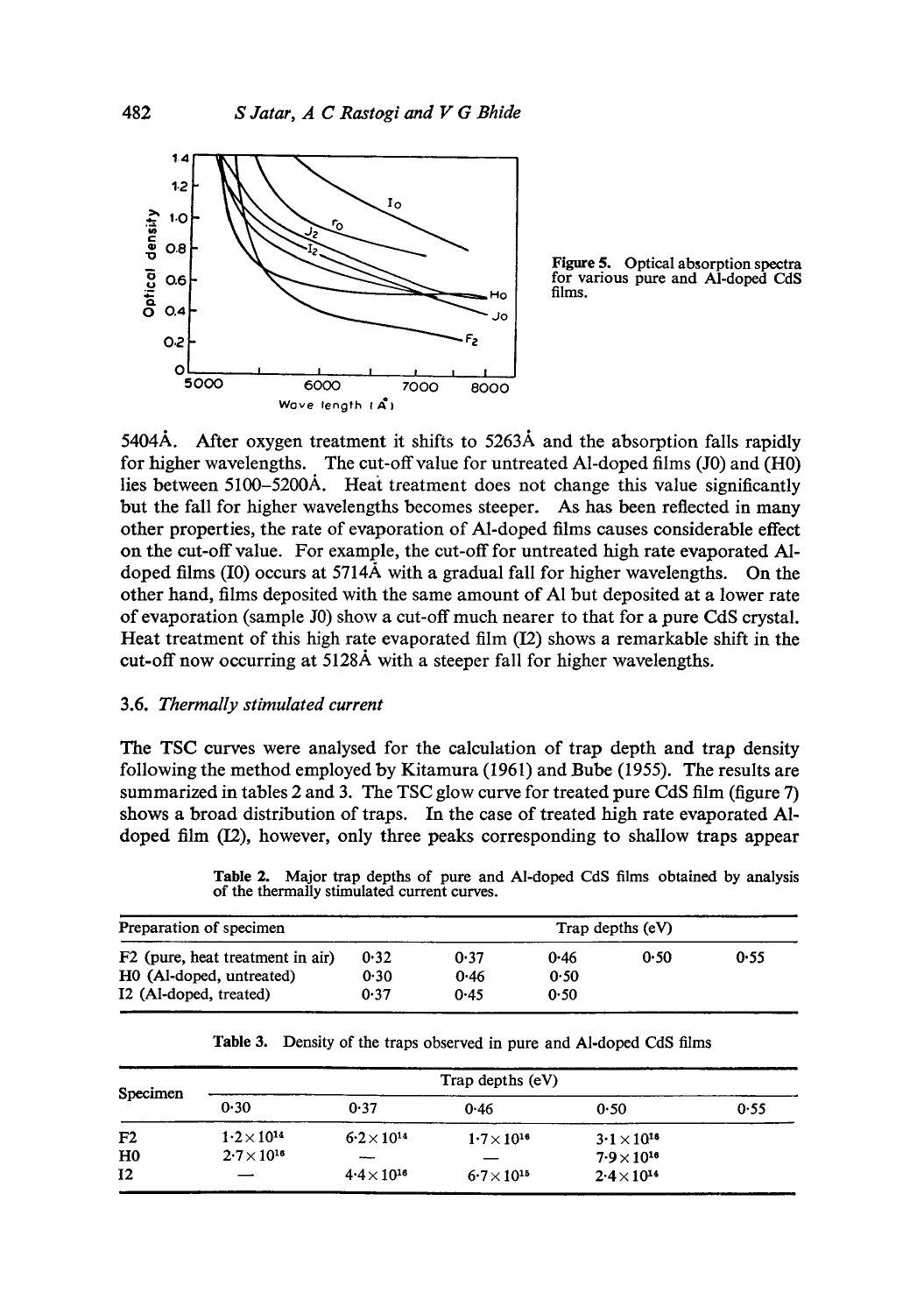

(figure 8). In constrast to the pure treated film peaks occurring at high temperature are not seen in these treated Al-doped (high rate evaporated) CdS films. It is also interesting to note that a peak corresponding to  $192 \text{ K}$  (0.37 eV) trap, seen in pure treated CdS film increases significantly in the treated Al-doped film evaporated at high rate (I2). For films with higher A1 concentration (H0) the peak occurring at 260 K increases in intensity and a new peak occurs at  $153$  K. It appears that traps on the higher temperature side above 260 K vanish by doping the films with A1.

It is clear from table 3 that AI doping not only causes removal of deep traps present in the treated pure sample but also reduces the trap density of levels at 0.43 eV and 0.50 eV.

## 3.7. *Electron paramagnetic resonance*

In order to obtain information about the presence of defect centres in pure, doped and treated films EPR studies on these films have been carried out at room temperature. The g values for the resonance line observed in these films are presented in table 4. The g value suggests that the paramagnetic centre observed in the case of pure CdS film corresponds to  $F_3$  centres. The calculated g value agrees with the reported g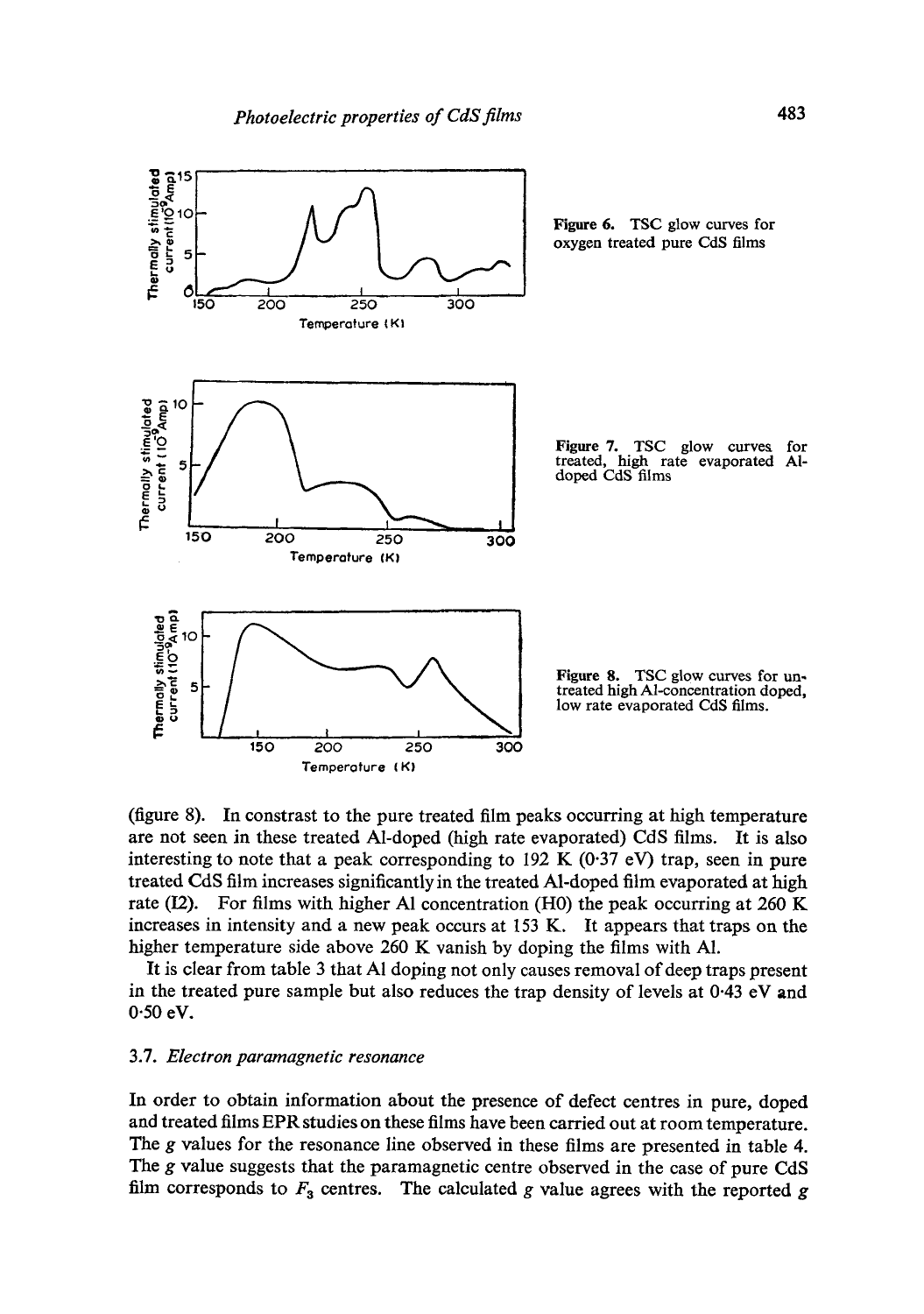| Calculated<br>$g$ value | Attributed<br>to centres | Reported<br>g value |
|-------------------------|--------------------------|---------------------|
| 2.05                    | ${\tt F_s}$              | $2 - 06$            |
| $2 - 0077$              | $F_2^+$                  | 2.0034              |
| 2.0077                  | $F_2$ <sup>+</sup>       | 2.0034              |
| 2.05                    | $F_{s}$                  | 2.06                |
| 2.05                    |                          | 2.06                |
| 2.05                    | $F_{s}$                  | 2.06                |
|                         |                          | $F_{3}$             |

**Table** 4. g values of resonance lines observed in pure and Al-doped films obtained from EPR spectrum

value (Ekbote *et al* 1972) for such a centre. The g value for low concentration AIdoped films (I0 and J0) on the other hand is very close to that of free electron  $g$  value, suggesting the presence of  $F_2^+$  centres (Auzins *et al* 1962). As seen in table 4, the g value for films with  $2\%$  Al-doping (H0), corresponds to  $F_3$  centre similar to that in untreated pure CdS film. After oxygen treatment Al-doped films (I2 and J2) show a conversion of  $F_2^+$  centres to  $F_3$  centres. The reason for this clustering could not be ascertained.

The above results clearly bring out the fact that the various photoelectric properties of vacuum evaporated CdS films such as dark resistivity, *D/L* ratio, spectral response, rise and decay time, etc. are considerably affected by A1 doping and that the extent of changes in these parameters is determined by  $(1)$  A1 concentration in the film (2) rate of evaporation and (3) subsequent heat treatment. It may be pointed out that extensive investigations on the photoelectric properties of CdS crystals doped with various dopants have been reported in the literature (Bube 1955; Susa *et al* 1975). In these crystals, the photoelectric properties can be modified suitably by varying the dopant concentration and subjecting the samples to appropriate heat treatments. However, in thin films relatively scanty data are available. Our results bring out the fact that in addition to the dopant concentration and heat treatment which affect photoelectric properties of CdS crystals, the rate of evaporation and substrate temperature also affect the photoelectric properties of CdS thin films.

It is well known that vacuum evaporated pure CdS thin films are non-stoiehiometrie. These films are essentially Cd rich and sulphur deficient. The deficiency in sulphur arises because of the difference in both the vapour pressures and the sticking coefficients of Cd and S. To an extent, sulphur deficiency in such films can be controlled by evaporating CdS films on substrates at elevated temperature and/or evaporating these films in sulphur atmosphere (Pizzarille 1964).

The effect of AI doping on various physical properties of CdS films can be studied by following different approaches. Considerable literature is available on the effect of thermal diffusion of indium, copper, aluminium, etc. in the already prepared films of CdS (Dressner and Shallcross 1963). In this process since the diffusion has to take place at elevated temperatures, sulphur (from the CdS film) has a tendency to escape from the film resulting in further sulphur deficiency. In addition, since A1 goes in the trivalent state and replaces divalent cadmium, there is a possibility of  $Cd<sup>+</sup>$  ions and/or  $Cd$  vacancies being formed to compensate the charge. The existence of such  $Cd^+$  ions in the doped films has been corroborated by the presence of donor centres in such films (Kroger *et al* 1964), whereas the presence of cadmium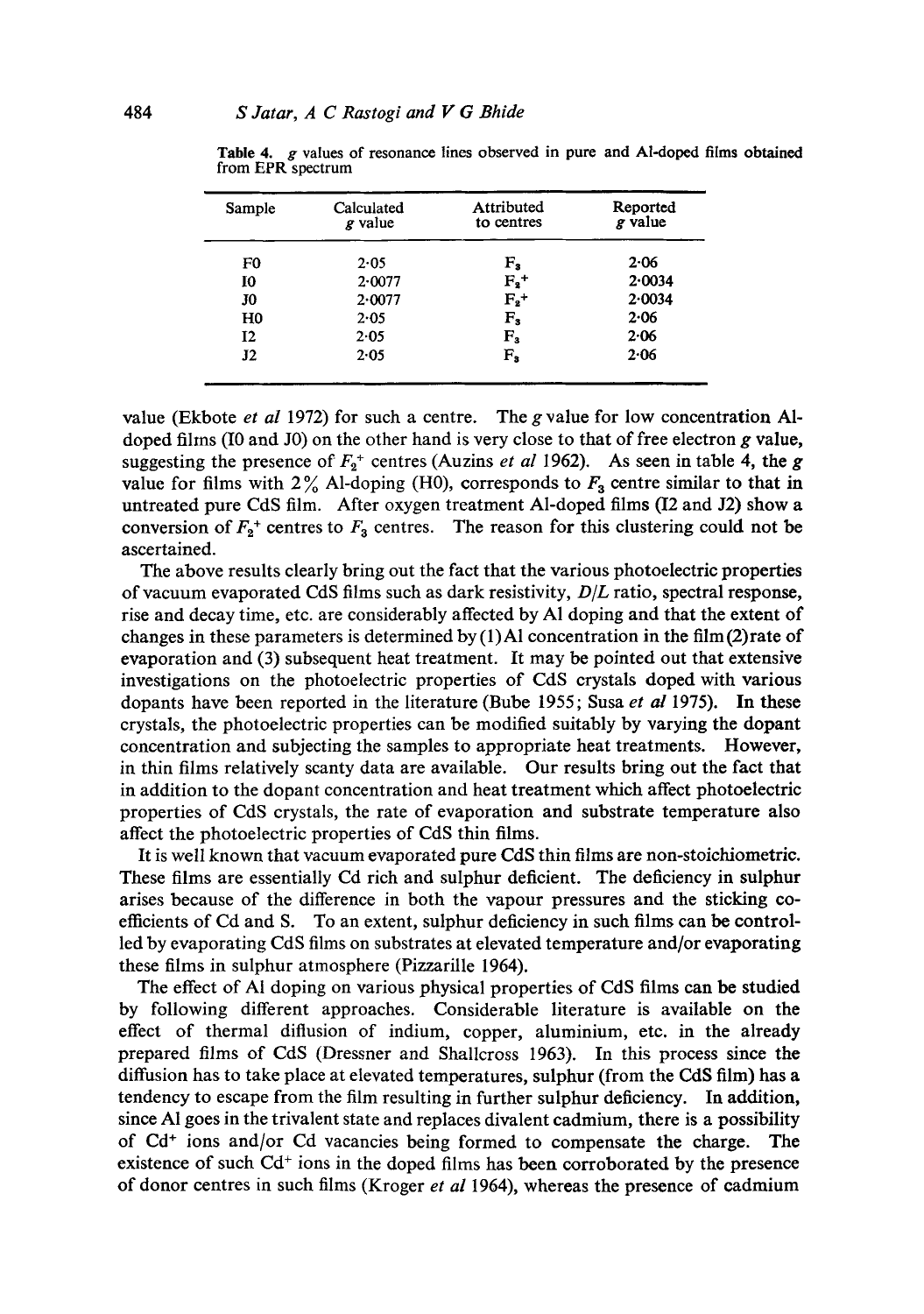vacancies is indicated by the observation of acceptor centres. In effect, therefore, thermally diffused Al-doped CdS films would exhibit a larger deficiency of sulphur than that existing in undoped films, as also the precence of  $Cd^+$  and  $Al^{3+}$  ions in the lattice.

Some attempts have also been made to thermally diffuse Al, In, etc. in the CdS in the presence of sulphur vapour (Kroger *et a11954)* so as to regulate sulphur deficiency. However, the films would still show  $Cd^+$ , Cd vacancies and  $Al^{3+}$  ions in the lattice. Since in the former case, sulphur deficiency increases on doping as compared to virgin CdS films, the resistivity of A1 doped CdS films (doping in uncontrolled atmosphere) would be much lower as compared to virgin CdS films. However, when A1 doping is carried out in sulphur atmosphere, sulphur deficiency can be controlled and the resistivities of such films may be comparable to that of the virgin CdS films.

In our experiments, we avoid both these by evaporating A1 doped CdS powder. The concentration of A1, Cd and sulphur in the film thus processed will depend upon a variety of factors such as vapour pressures and sticking coefficients of AI, Cd and sulphur, rate of evaporation, concentration of A1 in the charge, etc.

Since the sticking co-efficient of A1 is higher than that of sulphur, addition of A1 to the charge leads to films with higher sulphur deficiency than in the films produced in an identical way from a charge which is undoped CdS. Since evaporation of Cd and A1 takes place simultaneously, cadmium vacancies are not formed. It is, therefore, to be expected that the Al-doped CdS films thus produced will have resistivities much lower compared to CdS films produced under identical conditions. Similarly, since there is no possibility of cadmium vacancies being formed, these films will not show acceptor centres as in the case of thermally diffused CdS films.

The amount of A1 that will get into the film will naturally depend upon the A1 content in the charge, rate of evaporation, substrate temperature, etc. In turn, the sulphur deficiency and the decrease in the resistivity will be determined by all these parameters. It is obvious that the decrease in resistivity will be larger; larger the A1 concentration in the charge, higher the rate of evaporation, etc. It is significant to point out that our results are indeed in agreement with the above expectations. In fact it is possible to control the resistivity of the films fairly reliably by controlling the A1 concentration, rate of evaporation, substrate temperature, etc.

Our EPR studies are also in good agreement with the above mechanism. In undoped CdS films prepared by vacuum evaporation, there is excess of Cd and deficiency of sulphur. This is reflected in the observation of  $F_3$  centres. In the thermally diffused Al-doped CdS films, EPR shows the presence of  $Cd<sup>+</sup>$  donor and Cd vacancy acceptor centres. In the Al-doped CdS films prepared by vacuum evaporation, there will be considerable deficiency of sulphur with A1 in the trivalent state and Cd in the divalent state. In such a situation, an extra electron in A1 may get trapped in an anion vacancy to give  $F_2$ <sup>+</sup> centre. It is indeed interesting to note that our EPR studies convincingly bring out the presence of  $F_2^+$  centres in such films. It has also been seen that oxygen treatment of AI doped CdS films prepared by vacuum evaporation leads to the formation of  $F_a$  centres. The reason for the clustering of vacancies to give  $F_3$  centres is not fully understood. It is interesting to observe that in high concentration A1 doped films (H0), one observes  $F_3$  centres in addition to  $F_2^+$  centres. The presence of  $F_3$  centres in such films reflecting the clustering of anion vacancies is due to the fact that higher concentration of Al in the film leads to a large number of sulphur vacancies-